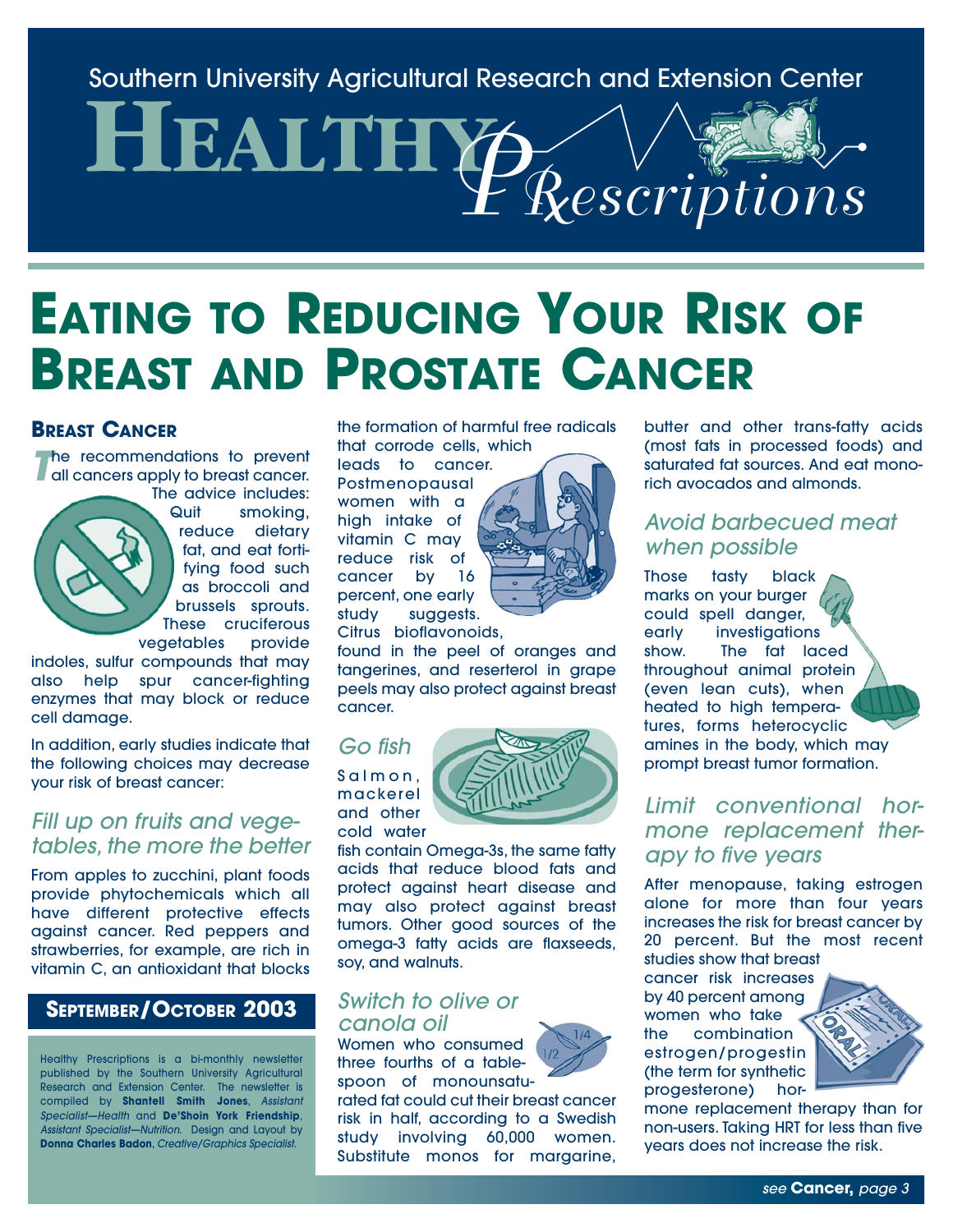## **Breast Cancer**

#### **WHAT IS BREAST CANCER?**

**Breast cancer is the most**<br>**Breast cancer among** women, other than skin cancer. It is the second leading cause of

cancer death in women, after lung cancer. Breast cancer is a disease in which abnormal (malignant) cells are found in the tissues of the breast. Each breast



has 15 to 20 sections called lobes, which have many smaller sections called lobules. The lobes and lobules are connected by thin tubes called ducts. The most common type of breast cancer is ductal cancer. It is found in the cells of the ducts. Cancer that begins in the lobes or lobules is called lobular cancer. Lobular cancer is more often found in both breasts than other types of breast cancer. Inflammatory breast cancer is an uncommon type of breast cancer. In this disease, the breast is warm, red, and swollen.

#### **WHO IS AT RISK?**

The following risk factors are<br>Things you cannot change: things you cannot change: gender, age, genetic risk factors, family history, personal history of breast cancer, race, earlier breast biopsy, earlier radiation treatment, and menstrual periods.

#### *Gender*

Simply being a woman is the main risk factor for breast cancer

#### *Age*

The chance of getting breast cancer goes up as a woman gets older.



#### *Genetics*

About 1 case of breast cancer in 10 is linked to changes (mutations) in certain genes.

#### *Race*

White women are slightly more likely to get breast cancer than are

African-American women. However, African Americans are more likely to die of this cancer. Asian,

Hispanic,

and American Indian women have a lower risk of getting breast cancer.

#### *Biopsy*

Certain types of abnormal biopsy results can be linked to a slightly higher risk of breast cancer.

#### *Radiation*

Women who have had chest area radiation treatment earlier have a greatly increased risk of breast cancer.

#### *Family History*

Risk is higher among women whose close blood relatives have this disease. The relatives can be from either the mother's or father's side of the family. Having a

mother, sister, or daughter with breast cancer doubles a woman's risk.

#### *Personal History*

A woman with cancer in one breast has a greater chance of getting a new cancer in the other breast or in another part of the same breast. This is different from the first cancer coming back (recurrence).

#### *Menstrual Periods*

Women who began having periods early (before 12 years of age) or who went through the change of life (menopause) after the age of 50 have a small increased risk of breast cancer. The same is true for women who have not had children, or who had their first child after they were 30 years old.

Although there are several risk factors you cannot control, alcohol consumption, diet, and exercise are three factors that you can control.

*1.* Use of **alcohol** is clearly linked to an increased risk of getting breast cancer. Women who have one drink a day have a



very small increased risk. Those who have 2 to 5 drinks daily have about  $1<sup>1</sup>/2$  times the risk of women who drink no alcohol. Therefore, limiting alcohol intake can be beneficial.

*2.* Being overweight is linked to a higher risk of breast cancer, especially for menopausal women and if the weight gain took place during adulthood. The risk seems to be higher if the extra fat is in the waist area. Some studies have shown that a **diet** high in fat can make a woman's risk higher, but other research studies of fat in the diet as it relates to breast cancer risk have often given conflicting results. However, an unhealthy diet and being overweight can put you at risk for other diseases (heart disease, diabetes, etc.). Therefore, it is a good idea to maintain a healthy weight.

*3.* **Exercise** and cancer is a fairly new area of research. However, small amounts of



physical activity could lower breast cancer risk. More research is being done to confirm these findings.



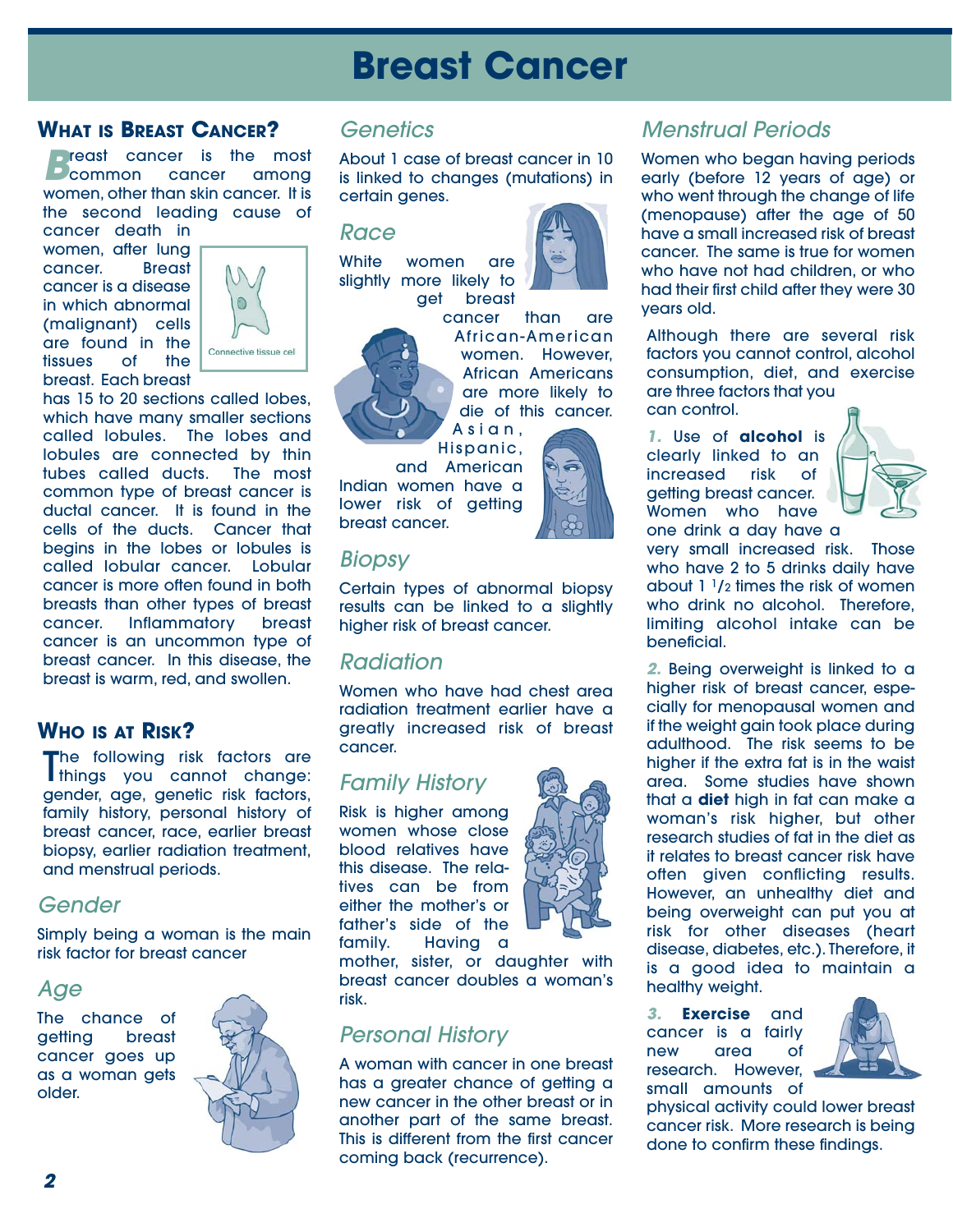#### Southern University Agricultural Research and Extension Center

# **HEALTHY** *PRescriptions*

## **PROSTATE CANCER —** *The Facts\**

• About 70% of all diagnosed prostate cancers are found in men aged 65 years or older.



• Over the past

20 years, the survival rate for prostate cancer has increased from 67% to 97%.



The prostate cancer death rate is higher for African-American men than for any other racial or ethnic group.

• Compared

to other racial and ethnic groups, the Asian/Pacific Islander group has relatively low rates of prostate cancer incidence and mortality.

• Among all racial and ethnic groups, prostate cancer death rates were lower in 1999 than they were in 1990.

• Decreases in prostate cancer death rates during 1990-1999 were almost twice as great for whites and Asian/Pacific Islanders than they were for African

Americans, American Indian/Alaska Natives, and Hispanics.



• It is estimated that in 2003, about 220,900 new cases of prostate cancer will be diagnosed and 28,900 men will die of the disease

#### *American Cancer Society's Recommendations for the Early Detection of Prostate Cancer*

The American Cancer Society believes that health care professionals should offer the prostatespecific antigen (PSA) blood test and digital rectal examination (DRE) yearly, beginning at

age 50, to men who have at least a 10 vear life expectancy. Men at high risk, such as African Americans



and men who have a first-degree relative (father, brother, son) diagnosed with prostate cancer at an early age, should begin testing at age 45.

Men at even higher risk (because they have several first-degree relatives who had prostate cancer at an early age) could begin testing at age 40. Depending on the results of this initial test, further testing might not be necessary. However, they should be informed regarding possible risks and benefits of screening.



Crisp Crisp

- $2/3$  cup Oats, rolled, dry
- $1/3$  cup Flour, all purpose
- 2 tablespoons Sugar, brown, packed
- teaspoon Cinnamon, ground
- <sup>1</sup>/4 cup Margarine
- 4 medium freshpeeled Apples, sliced

#### *Directions:*

**1.** Preheat oven to °375 degrees F. **2.** In a medium bowl, stir together oats, flour, brown sugar, and cinnamon. **3.** Cut in margarine until mixture is crumbly. **4.** Place apples in an 8-inch square glass baking dish or pan. **5.** Sprinkle with oat mixture. **6.** Bake uncovered for about 30 minutes or until topping is light brown. Serve warm.

#### **Makes 9 servings**

*(See* **Nutrition Facts** *on back.)*

**References:** Discovery Health; discoveryhealth.com Recipe courtesy of Wisconsin University Extension Program Centsible Cookbook.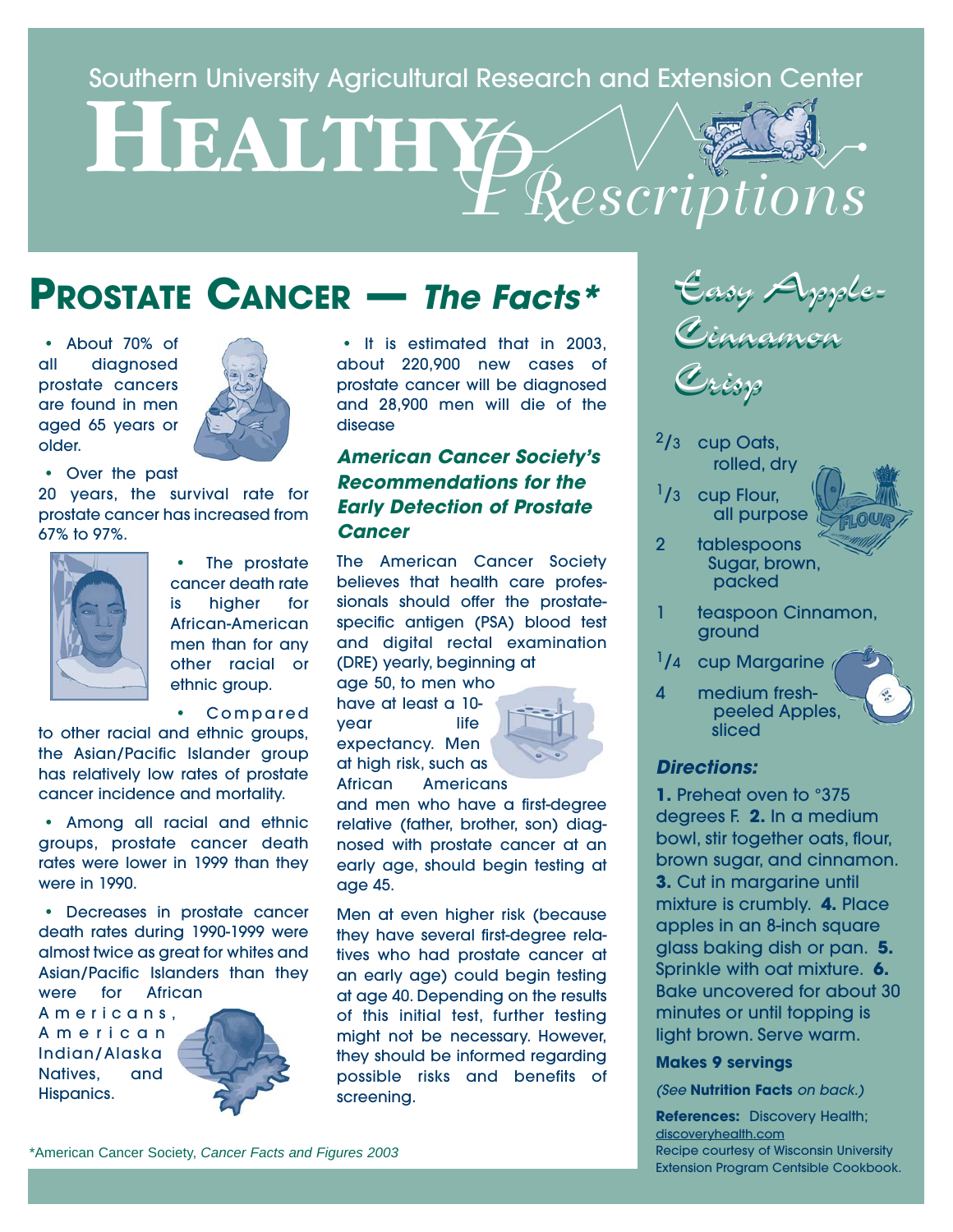### **American Cancer Society Recommendations for Early Breast Cancer Detection**

*Momen age 40 and older should* have a screening mammogram every year, and should continue to do so for as long as they

are in good health.

Women in their 20s and 30s should have a clinical breast examination (CBE) as part of a periodic



(regular) health exam by a health professional preferably every 3 years. After age 40, women should have a breast exam by a health professional every year.

> Breast self-examination (BSE) is an option for women starting in their 20s. Women should be told about the benefits and limitations of BSE. Women should report any breast changes to their health professional

right away.

Women at increased risk should talk with their doctor about the benefits and limitations of starting mammograms when they are younger, having additional tests, or having more frequent exams. Women should discuss with their doctor what approaches are best for them.

Although the evidence currently available does not justify recommending ultrasound or MRI for screening, women at increased risk might benefit from the results.



#### **Nutrition Facts** Serving Size (79g) Servings Per Container **Amount Per Serving**

| <b>Calories 110</b>                                                                                                                                                     |                        |                        | Calories from Fat 25 |
|-------------------------------------------------------------------------------------------------------------------------------------------------------------------------|------------------------|------------------------|----------------------|
|                                                                                                                                                                         |                        |                        | % Daily Value*       |
| <b>Total Fat 3g</b>                                                                                                                                                     |                        |                        | 5%                   |
| Saturated Fat 1q                                                                                                                                                        |                        |                        | 5%                   |
| <b>Cholesterol Omg</b>                                                                                                                                                  |                        | $0\%$                  |                      |
| Sodium 45mg                                                                                                                                                             |                        |                        | 2%                   |
| 7%<br><b>Total Carbohydrate 20g</b>                                                                                                                                     |                        |                        |                      |
| Dietary Fiber 2g                                                                                                                                                        |                        |                        | 8%                   |
| Sugars 10g                                                                                                                                                              |                        |                        |                      |
| Protein 2g                                                                                                                                                              |                        |                        |                      |
|                                                                                                                                                                         |                        |                        |                      |
| Vitamin A 4%                                                                                                                                                            |                        | Vitamin C 4%           |                      |
| Calcium 0%                                                                                                                                                              |                        | Iron $4\%$             |                      |
| *Percent Daily Values are based on a 2,000 calorie<br>diet. Your daily values may be higher or lower<br>depending on your calorie needs:<br>Calories:<br>2.000<br>2,500 |                        |                        |                      |
| <b>Total Fat</b><br><b>Saturated Fat</b>                                                                                                                                | Less than<br>Less than | 65a<br>20 <sub>a</sub> | 80a                  |
| Cholesterol                                                                                                                                                             | Less than              | 300mg                  | 25g<br>300mg         |
| Sodium                                                                                                                                                                  | Less than              | 2,400mg                | 2,400mg              |
| <b>Total Carbohydrate</b>                                                                                                                                               |                        | 300g                   | 375q                 |
| <b>Dietary Fiber</b>                                                                                                                                                    |                        | 25g                    | 30 <sub>q</sub>      |
| Calories per gram:<br>Fat 9 · Carbohydrate 4 · Protein 4                                                                                                                |                        |                        |                      |

#### *Symptoms of Breast Cancer*

While the widespread use of screening mammography has increased the number of breast cancers found before they cause any symptoms, some are still missed.

The most common sign of breast cancer is a new lump or mass. A lump that is painless, hard, and has uneven edges is more likely to be cancer. But some rare cancers are tender, soft, and rounded. So it's important to have anything unusual checked by your doctor.

*Other signs of breast cancer include the following:* 

- a swelling of part of the breast
- skin irritation or dimpling
- nipple pain or the nipple turning inward
- redness or scaliness of the nipple or breast skin
- a nipple discharge other than breast milk
- a lump in the underarm area



#### *Resources/References:*

Discovery Health: discoveryhealth.com The American Cancer Society:

www.cancer.org

*For additional resources, contact the Southern University Agricultural Research and Extension Center at (225) 771-2242.*

"Linking Citizens of Louisiana with Capartunities for Success"

*For Additional Information Contact:*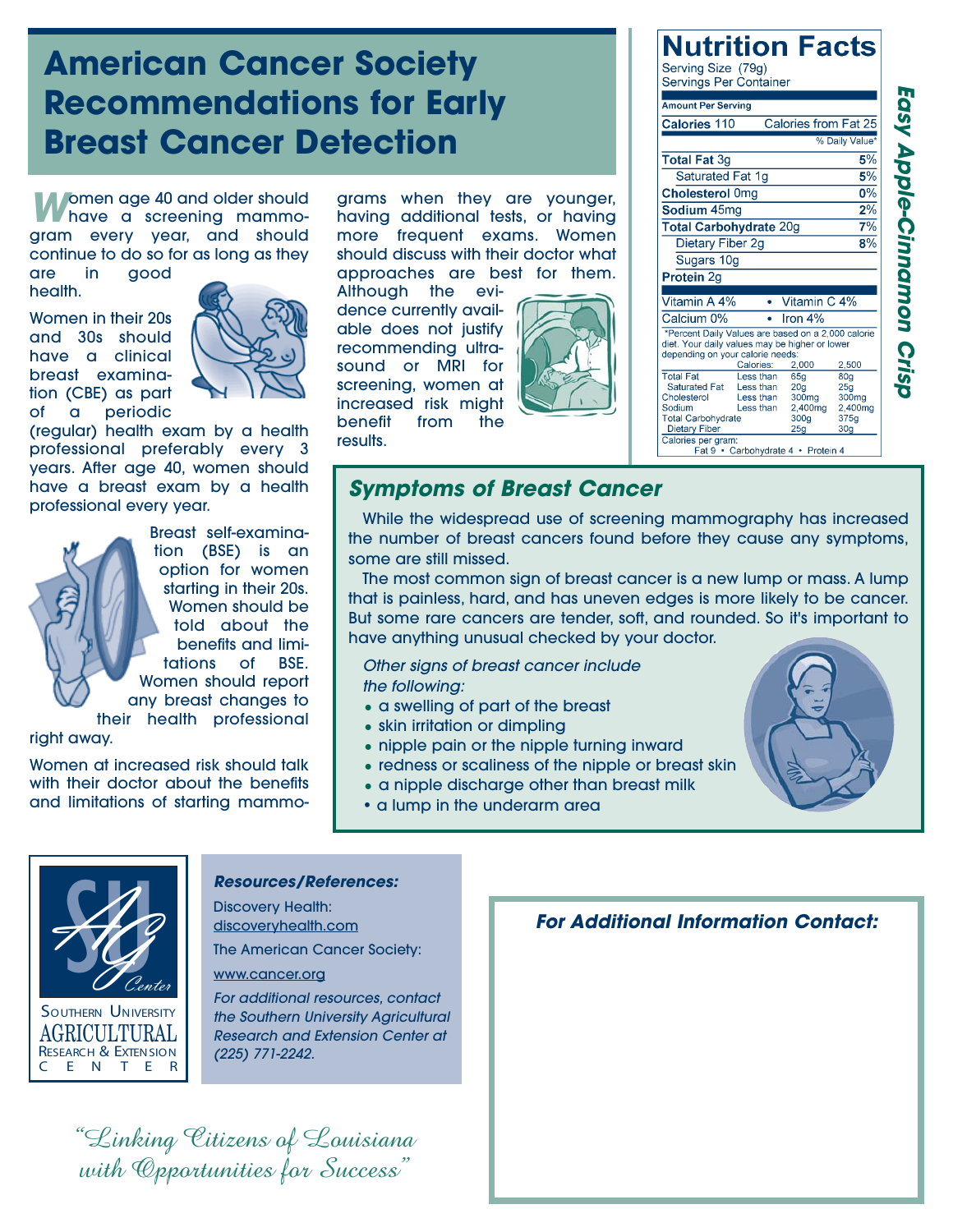## **Prostate Cancer**

#### **WHAT IS PROSTATE CANCER?**

*Prostate* cancer is the most common form of cancer, other than skin cancer, among men in the United States, and it is second only to lung cancer as a cause of cancer-related death among men.

Science tells us that cancer begins as one cell that becomes abnormal (malignant) and grows out of control into



a group of cells very quickly. The prostate is one of the male sex glands and is located just below the bladder (the organ that collects and empties urine) and in front of the rectum (the lower part of the intestine). The prostate is about the size of a walnut. It surrounds part of



the urethra, the tube that carries urine from the bladder to the outside of the body. The prostate makes fluid that becomes

part of the semen, the white fluid that contains sperm.

#### **WHO'S AT RISK?**

#### *Age*

1. White men at age 50 who have no family history of the disease and African-American men or



males of any age/race who have a first-degree relative (father or brother) with prostate cancer.

#### *Race*

2. African-American men have an incidence of prostate cancer that is 1.5 times that of whites.



The Japanese and mainland Chinese populations have the lowest rates of prostate cancer



#### *Family History*

3. Men who have a first-degree relative with prostate cancer have approximately a two-fold increased



risk of developing prostate cancer during their lifetime. Men with two firstdegree relatives have five-times the chance of developing the

disease in their lifetime than do men with no family history of prostate cancer.

#### *Dietary Fat*

4. Studies suggest that a diet high in fat may increase the risk of the disease. However, no definitive proof of its role has been found.

> *You should feel comfortable talking to your doctor about healthy nutrition and disease prevention. Some people benefit from a dietician, especially initially, to help change their diets. It is very important to talk to your doctor before making any major changes to your diet or exercise program.*

**Cancer,** *continued from page 1*

#### **PROSTATE CANCER**

Diet and nutrition are important for everyone. Recent studies have suggested that there may be a dietary influence on the risk of developing prostate cancer. However, this is only now being evaluated in detail, and we will have more information in the future.

That said, many cancer societies (i.e. National Cancer Institute, the American Cancer Society, World Health Organization, etc.) have suggested guidelines. Most American men do not meet these guidelines. The following eight recommendations come from guidelines suggested by Dr. Steven Clinton, of the Dana-Farber Cancer Institute in a recent publication\*, based on scientific evidence, society quidelines, relatively low risk of ill effects of the recommendations, and the potential for decreased risk for preventing prostate cancer.

*1.* Maintain a healthy body weight through a consistent diet (not frequent changes in diet that lead to fluctuations in weight) and regular exercise.

*2.* Eat foods low in total fat and cholesterol. Select foods and ingredients with unsaturated fats instead of saturated fats.

*3.* Eat at least five servings of fresh fruits and vegetables per day. Some studies have shown that tomatoes, in particular, lower the risk of prostate cancer.

*4.* Aim to make carbohydrates 55- 60% of your diet calories, especially complex carbohydrates, such as those found in breads, whole grain cereals, pasta and rice.

*5.* Eat meats in moderation. Much of this recommendation has to do with the high amount of fat and cholesterol in most meat. Therefore, it is important to eat meats that are low in fat and cholesterol, such as fish.

*see* **Prostate,** *page 4*